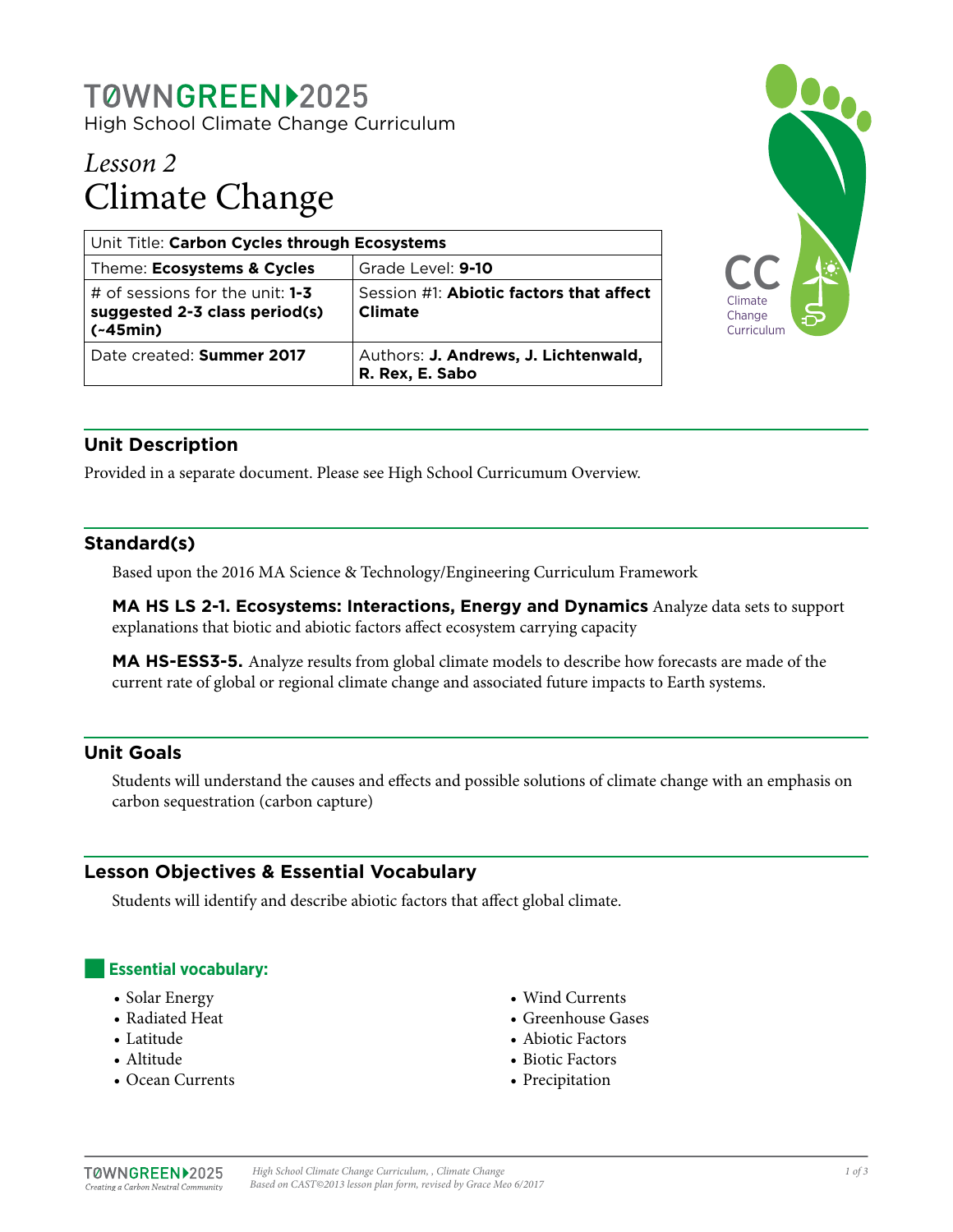• Temperature • earth's tilt

## **Note any potential barriers to the lesson — consider variability**

Vocabulary/reading ability — provide scaffolding, diagrams to clarify text, vocabulary assignments: word splash, read aloud software,etc.

Ability to understand models: provide scaffolding with simple models/graphs and discuss

Misconception that greenhouse gases are negative: solve with teacher/class discussion

## **Evaluation/Assessment**

#### **(directly linked to the goals, i.e., Formative/Ongoing Assessment or Summative/End of Lesson Assessment)**

Demonstrate a working knowledge of the abiotic factors and models that affect climate

Teacher check-ins for understanding

Vocabulary quiz, vocabulary exercises (see word web link in materials), addition of climate factors to large group, small group google slide/poster, etc. presentation

Analysis questions from graph/model interpretation

Compare and contrast local biome to project biome (in written form, picture form, etc.)

*NOTE: Consider the [UDL Guidelines](http://bit.ly/1d5bjtS) in selecting methods and materials to ensure that you provide options for engagement, representation, and action and expression.* 

## **Methods**

**(e.g., Anticipatory Set, Introduce and Model New Knowledge, Provide Guided Practice, Provide Independent Practice)**

- **1.** Preteach vocabulary and activate prior knowledge: Word web below can be used to help with vocab pre-teaching. *[https://docs.google.](https://docs.google.com/drawings/d/1ENYMrewQcNELoYynlLX5wBBvqPnOFxGbBB_znb-md94/edit?usp=sharing) [com/drawings/d/1ENYMrewQcNELoYynlLX5wB](https://docs.google.com/drawings/d/1ENYMrewQcNELoYynlLX5wBBvqPnOFxGbBB_znb-md94/edit?usp=sharing) [BvqPnOFxGbBB\\_znb-md94/edit?usp=sharing](https://docs.google.com/drawings/d/1ENYMrewQcNELoYynlLX5wBBvqPnOFxGbBB_znb-md94/edit?usp=sharing)*
- **2.** Teacher will introduce lesson by brainstorming what factors affect climate with students (taps into prior knowledge) class will arrive at a working list of factors (\*students could work in groups or individually listing factors on post-it notes or a poster paper then come together as a class to compare notes and arrive at the working



list of factors) List should include: solar energy, radiated heat, latitude, ocean currents, wind currents, precipitation, temperature, earth's tilt

**A.** Nike sneaker exercise for ocean currents:

*[http://www.cosee-west.org/oceanglobe/pdf/nike\\_invest.pdf](http://www.cosee-west.org/oceanglobe/pdf/nike_invest.pdf)* (provide print, read aloud, etc.)